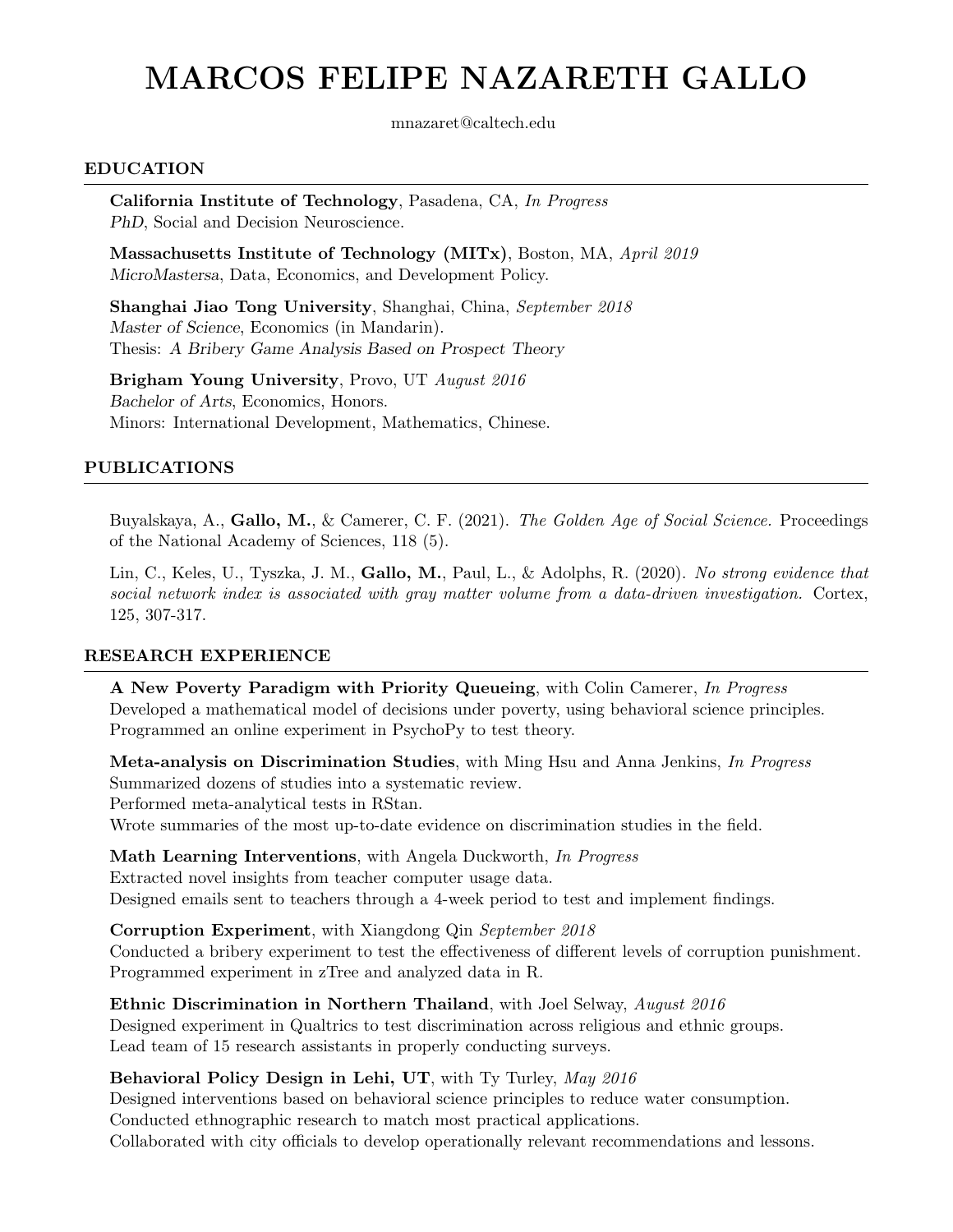#### TEACHING EXPERIENCE

#### Social and Decision Neuroscience Bootcamp

Organized and taught a bootcamp on topics in data science, economics, neuroscience, and psychology.

#### Teaching Assistant: Corruption

Assisted students in developing a research question in the field of corruption. Taught how to develop and implement statistical models to test hypotheses.

# Teaching Assistant: Introduction to Political Science

Taught students game theoretical models applied to political contexts.

#### Teaching Assistant: Introduction to Neuroscience

Developed teaching materials and lectured weekly on principles of neurobiology and cutting-edge research in neuroscience.

#### Teaching Assistant: Bayesian Statistics

Assisted students in developing and programming Bayesian models in R.

# CONFERENCES

# Economic Science Association

October 2021

· A New Poverty Paradigm with Priority Queueing

# Society for Neuroeconomics Conference

September 2021

· A New Poverty Paradigm with Priority Queueing

# NYU Neuroeconomics Summer School

July 2019

· The Prom Queen Paradox: The Perceptions of Connectivity in Closely-knit Social Networks

# Midwest Political Science Association Conference

April 2020

- · Harnessing Thai Culture and Nationalism to Prevent Human Trafficking
- · Economic Burdens and Cultural Similarity: Attitudes toward Refugee Aid in Thailand

# Midwest Political Science Association Conference April 2019

· The Turban Effect in Northern Thailand: Decomposing the Factors of Muslim Discrimination.

# AWARDS AND SCHOLARSHIPS

| <b>Chen Graduate Fellow in Neuroscience</b> | September 2018            |
|---------------------------------------------|---------------------------|
| Shanghai Government Full Scholarship        | August 2016 - August 2018 |
| <b>BYU Commencement Speaker</b>             | August 2016               |
| Brigham Award                               | March 2016                |
| <b>BYU Kennedy Scholar</b>                  | August 2015               |